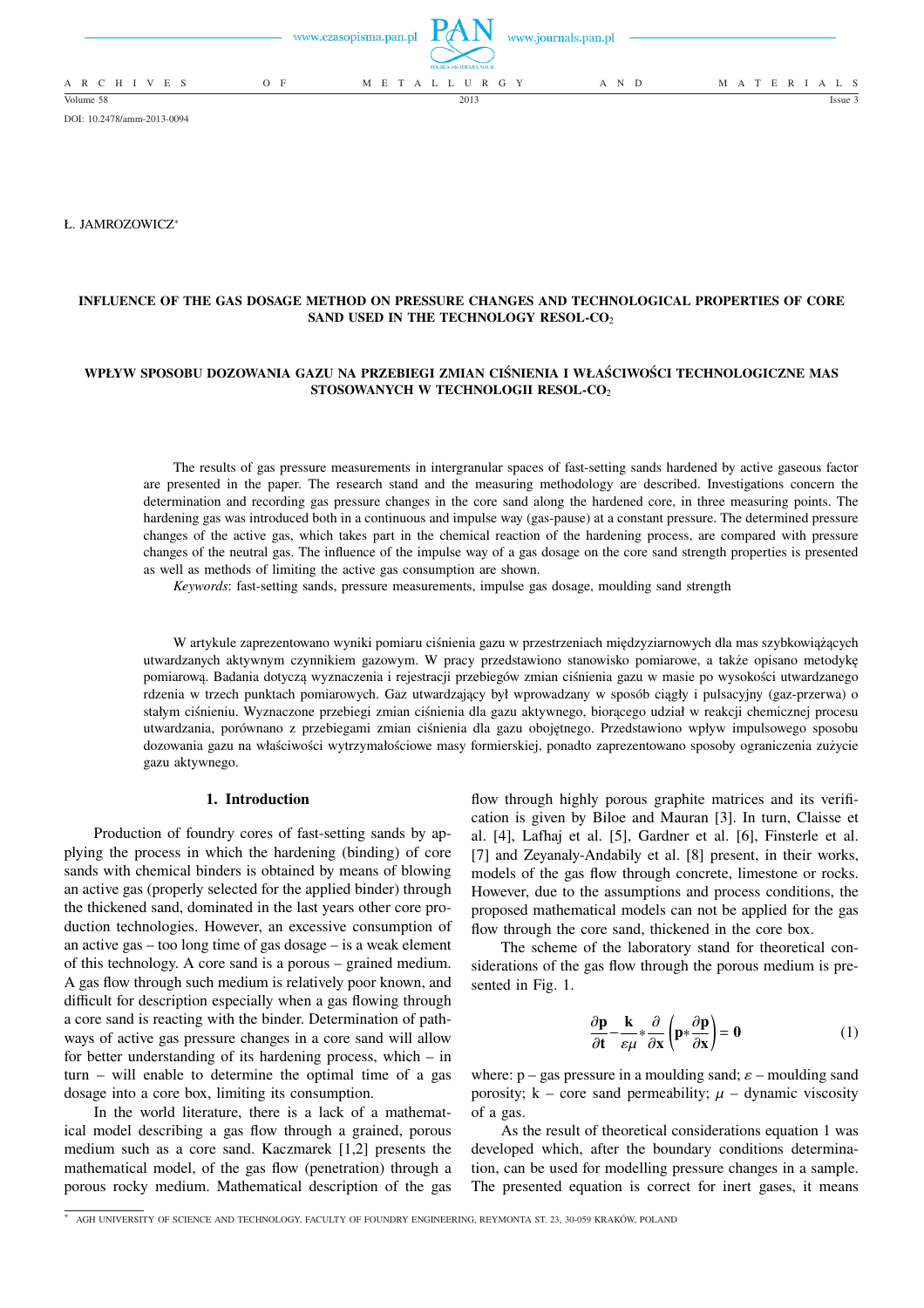for gases not taking part in the sand hardening process. In case of active gases, consumed in the sand hardening process, the model describing gas pressure changes during its flowing through the core sand is complicated, and much more difficult for the development.



Fig. 1. Scheme of the stand for theoretical considerations of the gas flow through the porous medium [10]

### **2. Own investigations**

### **2.1. Purpose and methodology of investigations**

The purpose of the performed investigations was to find out the pressure distribution during the active gas flow through the thickened core sand, during its hardening process. In addition, the influence of the impulse way of a gas supply on the hardening process and pressure changes inside the hardened core, was determined.

Figure 2 presents the stand for testing gas pressure changes in the core box.



Fig. 2. Stand for testing gas pressure changes in the core box (view of the core box);  $1$  – place of a gas introduction into the core box; 2,3,4 – pressure sensor, measuring point 1,2,3; 5 – ultrasound head [10]

The gas was dosed from the gas cylinder via the heater, reducer and electric valve. The electric valve was coupled with the control system allowing for the impulse gas dosage. Changes in a gas pressure were recorded in a continuous way, simultaneously in all measuring points. The results were stored in the computer. In addition, the influence of the way of gas dosage on the core sand strength was determined.

Moulding sands on matrices of high-silica sand, 'Szczakowa' of an average grain diameter  $d_L = 0.24$  mm were subjected to tests. Phenol-formaldehyde resin, resol type, added in amount of 2.5%, was used as a binder. Cores were blown by  $CO<sub>2</sub>$  of a pressure of 0.25 atmosphere.

## **2.2. Gas pressure distribution in the core box during the moulding sand hardening**

Figures 3 present pressure changes inside the mould during the core sand hardening process. Pressure recorded by sensors  $(\Delta p)$  is "de facto" a difference between a pressure inside the core box in intergranular spaces  $(\mathbf{p_w})$  and a pressure in the surroundings  $(p_0)$ .



Fig. 3. Pressure changes pathway of the hardening gas  $(CO<sub>2</sub>)$  in the tested core during the core sand hardening in the core box

Gas was not introduced into the core box in the first 30s. Thus, the pressure inside the core box was equal the pressure outside and the measured overpressure equalled 0 ( $\Delta p = 0$ ). The hardening gas dosage started in the 30th s. A pressure increase can be seen in the diagram. From this moment the hardening process starts. The gas overpressure in the core box is not constant. In point 1, from the 30th s, a gradual increase of overpressure is seen to the 90th s, when it stabilizes. During an overpressure increase the hardening process of the core sand layer occurs. The gas amount supplied in the time unit is the same, since the dosed gas pressure is constant. During the hardening process, a part of the supplied gas reacts with a binder – is consumed. As a result the initial overpressure value is much lower than in the moment of the complete core hardening. This overpressure increase is not uniform. The character of changes is very similar to the core sand hardening recorded by ultrasound technique [9,10]. In measuring points 2 and 3 the pressure changes are similar. A gradual overpressure increase is also observed, the only difference being delays of 13 and 26s. in starting these increases in measuring points 2 and 3, respectively. Delays are related to shifting of the core sand hardening front. In the first place the layers being the closest to the gas dosage surface are hardened – point 1. As a result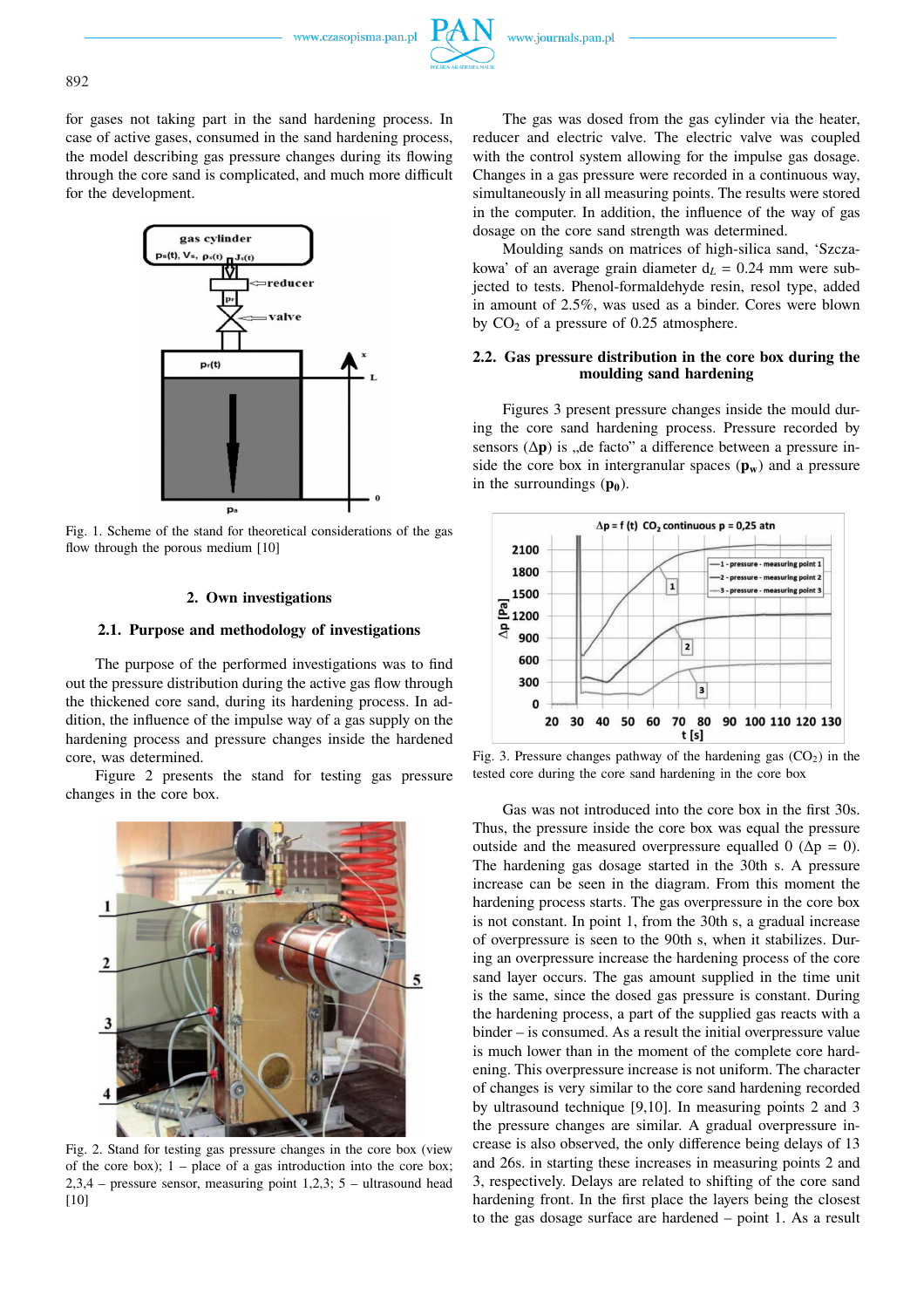of the hardening reaction a majority of gases is consumed and only its small amount reaches the successive layers causing a small overpressure. In addition, this hardening gas 'pushes out' air from intergranular spaces and the recorded overpressure is probably caused by the 'pressed' air layer.

In the case of neutral gas – argon, the overpressure obtained during gas flowing through the moulding sand is practically constant, because argon is not participating in the hardening process – is not consumed [10].

By analysing the character of pressure changes it is possible to determine the end of the core sand hardening process. When the overpressure in the given layer stabilizes it means that the hardening process is finished. By observing the gas overpressure changes in the moulding sand layer, which is near vents (measuring point 3) it is possible to determine the dosage time needed for hardening the whole core and by that to limit the excessive gas consumption.

Figures  $4 - 5$  present pressure changes pathways in the core box during the core sand hardening, when the dosed gas was cyclically introduced, alternately: 1s of a dosage followed by 1s of not dosage [gas-pause 1s-1s]. Changing the way of the gas introduction is aimed at limiting its consumption and at improving technological properties including the hardened core sand strength.



Fig. 4. Pressure changes pathway of the hardening gas during the core sand hardening in the core box – measuring point 1. Impulse gas dosage: gas-pause [1s-1s]



Fig. 5. Pressure changes pathway of the hardening gas during the core sand hardening in the core box – measuring point 1 – several cycles. Impulse gas dosage: gas-pause [1s-1s]

Two additional curves were introduced in Figure 4, which presents the pressure change in measuring point 1. As the result of a gas-pause pulsation as well as the hardening reaction during which a gas  $(CO<sub>2</sub>)$  is consumed, both overpressure and under pressure occur in intergranular spaces. Envelope 1 presents under pressure changes, while envelope 2 presents overpressure changes. In order to explain the effect of overpressure and under pressure occurrence several impulse cycles of the core sand hardening are presented in Fig. 5.

Impulse gas dosage started in 12.3s. The first impulse fills intergranular spaces with  $CO<sub>2</sub>$ , which starts the core sand hardening reaction. The second impulse of gas blowing starts in 14.3s and lasts for 1s, which is seen as the pressure increase to app. 300 Pa. In 15.3s the breaker stops the reactive gas dosage into the core sand and for 1s there is a pause. Since intergranular spaces are filled with gas, the hardening reaction proceeds, which cause a gas consumption and pressure decrease to app. -500 Pa (sign is minus, since the inside core box pressure, in the measuring point, is lower than outside, which is the reference pressure in a differential measurement). When the under pressure obtains its maximum the pressure begins slowly increasing, which is related to equalizing the pressure in the system: core box – hose supplying gas to the core box (fragment from the valve to the core box). Air flowing from the bottom of the open core box can also participate in the pressure equalization. Due to a short pause – 1s – the pressure equalisation is not finished and the process is broken by the successive gas impulse, which starts in 16.3s of the measurement. The valve is open and the cycle repeats. As the result of core sand hardening and smaller and smaller gas consumption in an individual cycle, under pressure and overpressure values are gradually increasing. Finally they are stabilising when the given core layer is completely hardened; since this means that the chemical reaction had ended. The character of changes expressed by envelopes in Figure 4, is similar as in case of a continuous gas dosage and the difference between over and under pressure oscillates round a constant value. Pressure oscillations in micro spaces of the moulding sand at impulse gas dosage has probably a beneficial influence on bridges 'formation' and by that on improving the core strength at simultaneous limiting the consumption of gas dosed into the core. In addition, in the first stage of the process, when the binder is still liquid it can improve the binder distribution round the bridge.

Decreasing the rate of the hardening process of core sands with chemical binders favours their strength increase. It is caused by the formation of different structures of chemical compounds aggregates (products of polycondensation, coagulation, etc.) and also limits the bridges tendency for breaking, due to shrinking during bonding. At short pauses in hardenings the probability of stress relaxations round bridges is much higher. Therefore the impulse way of the gas dosage (with pauses) should improve the core sand strength. Figure 6 presents the influence of the impulse gas dosage on the core sand strength.

The tensile strength was determined by means of the so-called Brazilian method based on splitting – by compressing – a roll sample. The pressure leading to sample breaking is applied on the sample side surface (along a roll generating line). Samples for tests were each time cut out from the hardened core. The influence of impulses on the core sand splitting strength  $(R_p)$  is presented in Figure 6. The moulding